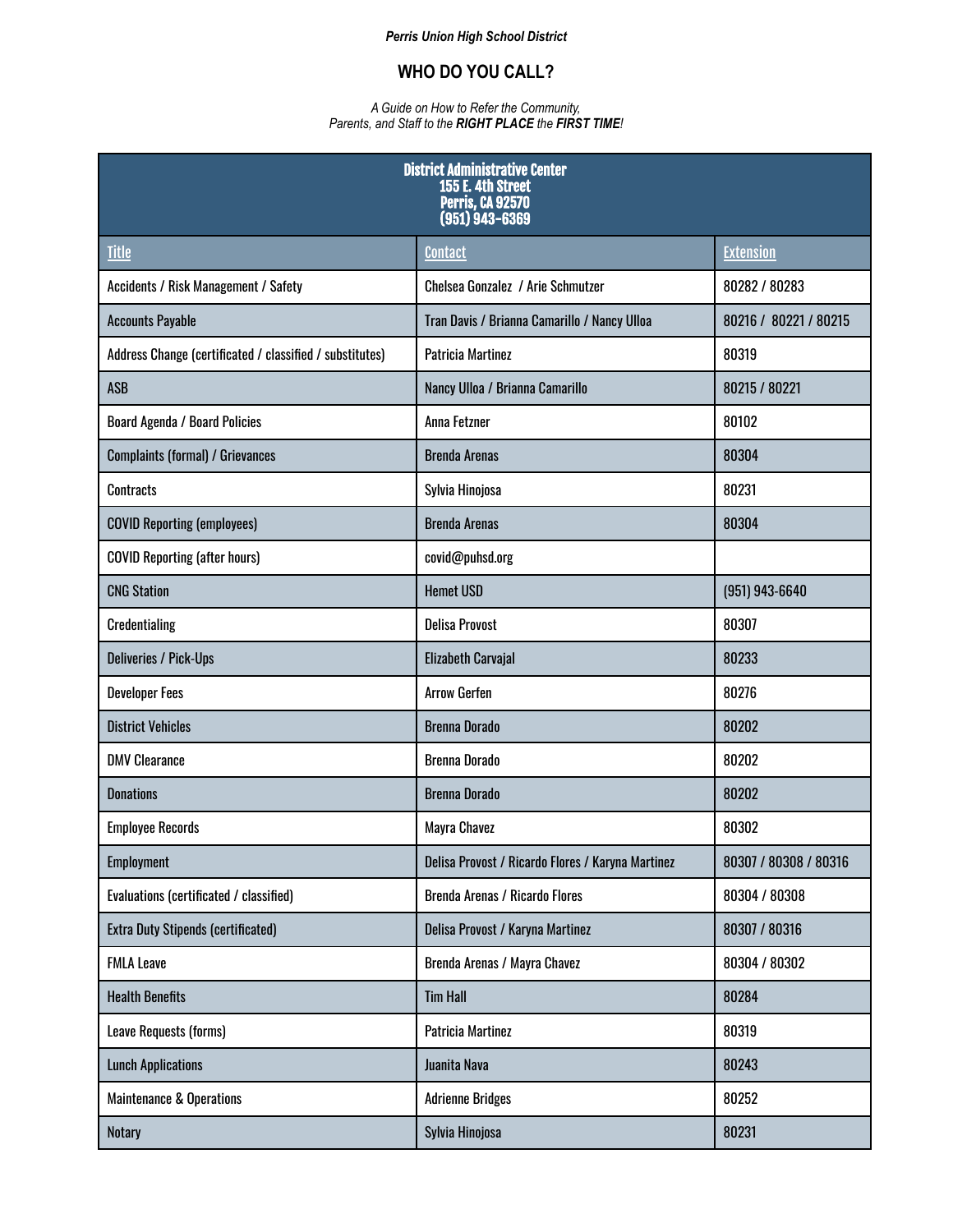| <b>Title</b>                                                  | <b>Contact</b>                                    | <b>Extension</b>      |
|---------------------------------------------------------------|---------------------------------------------------|-----------------------|
| Payroll (A-M)                                                 | Liu Yeung                                         | 80217                 |
| Payroll (N-Z)                                                 | <b>Audrey Parada</b>                              | 80218                 |
| <b>Public Records Requests</b>                                | <b>Brenna Dorado</b>                              | 80202                 |
| Purchasing                                                    | <b>Elizabeth Carvajal</b>                         | 80233                 |
| Resignations / Retirements (certificated / classified)        | <b>Delisa Provost / Ricardo Flores</b>            | 80307 / 80308         |
| <b>Student Teachers</b>                                       | <b>Brenda Arenas</b>                              | 80304                 |
| <b>Subpoenas</b>                                              | Mayra Chavez                                      | 80302                 |
| <b>Substitutes</b>                                            | Karyna Martinez                                   | 80316                 |
| Technology                                                    | <b>Xochitl Trujillo</b>                           | 80252                 |
| <b>Transportation</b>                                         | <b>Hemet USD</b>                                  | $(951)$ 943-6640      |
| <b>Tuition Reimbursement</b>                                  | Mayra Chavez                                      | 80302                 |
| <b>Unclaimed Property</b>                                     | <b>Brenna Dorado</b>                              | 80202                 |
| <b>Use of Facilities</b>                                      | <b>Adrienne Bridges</b>                           | 80278                 |
| Verification of Employment (certificated / classified / subs) | Delisa Provost / Ricardo Flores / Karyna Martinez | 80307 / 80308 / 80316 |
| <b>Workers' Compensation</b>                                  | <b>Arie Schmutzer</b>                             | 80283                 |

| <b>Student Services Center</b><br><b>1151 N "A" Street</b><br><b>Perris, CA 92570</b><br>$(951)$ 943-6369 |                                                 |                                                            |  |
|-----------------------------------------------------------------------------------------------------------|-------------------------------------------------|------------------------------------------------------------|--|
| <b>Title</b>                                                                                              | <b>Contact</b>                                  | <b>Extension</b>                                           |  |
| <b>After School Program</b>                                                                               | <b>Mark Synnott</b>                             | 81115                                                      |  |
| Attendance (A - L)                                                                                        | Marlene Hernandez                               | 81212                                                      |  |
| Attendance (M - Z)                                                                                        | <b>Brandie Smith</b>                            | 81213                                                      |  |
| Benchmarks / Testing (CAASP / ELPAC / SBAC)                                                               | <b>Charles Tippie / Sofia Rubio</b>             | 81108 / 81118                                              |  |
| <b>Caregiver Affidavits</b>                                                                               | Janie McWilliams / Susan Hudson                 | 81203 / 81202                                              |  |
| <b>Charter School Requests</b>                                                                            | Susan Hudson / Janie McWilliams                 | 81202 / 81203                                              |  |
| <b>Community Engagement Specialist</b>                                                                    | Sonia Rezkalah                                  | 81209                                                      |  |
| <b>Community Liaison / Parent Training</b>                                                                | Sonia Rezkalah                                  | 81209                                                      |  |
| <b>Enrollments (students)</b>                                                                             | Susan Hudson / Janie McWilliams                 | 81202 / 81203                                              |  |
| <b>Expulsions / Re-Entries / PLHS Placement</b>                                                           | <b>Susan Hudson</b>                             | 81202                                                      |  |
| <b>Field Trip &amp; Conference Approval Process</b>                                                       | <b>Helene Astorga</b>                           | 81102                                                      |  |
| <b>Flyer Approval / Distribution</b>                                                                      | http://www.puhsd.org/pages/puhsd-flyer-approval | All Flyers must be<br>submitted online<br>through Peachjar |  |